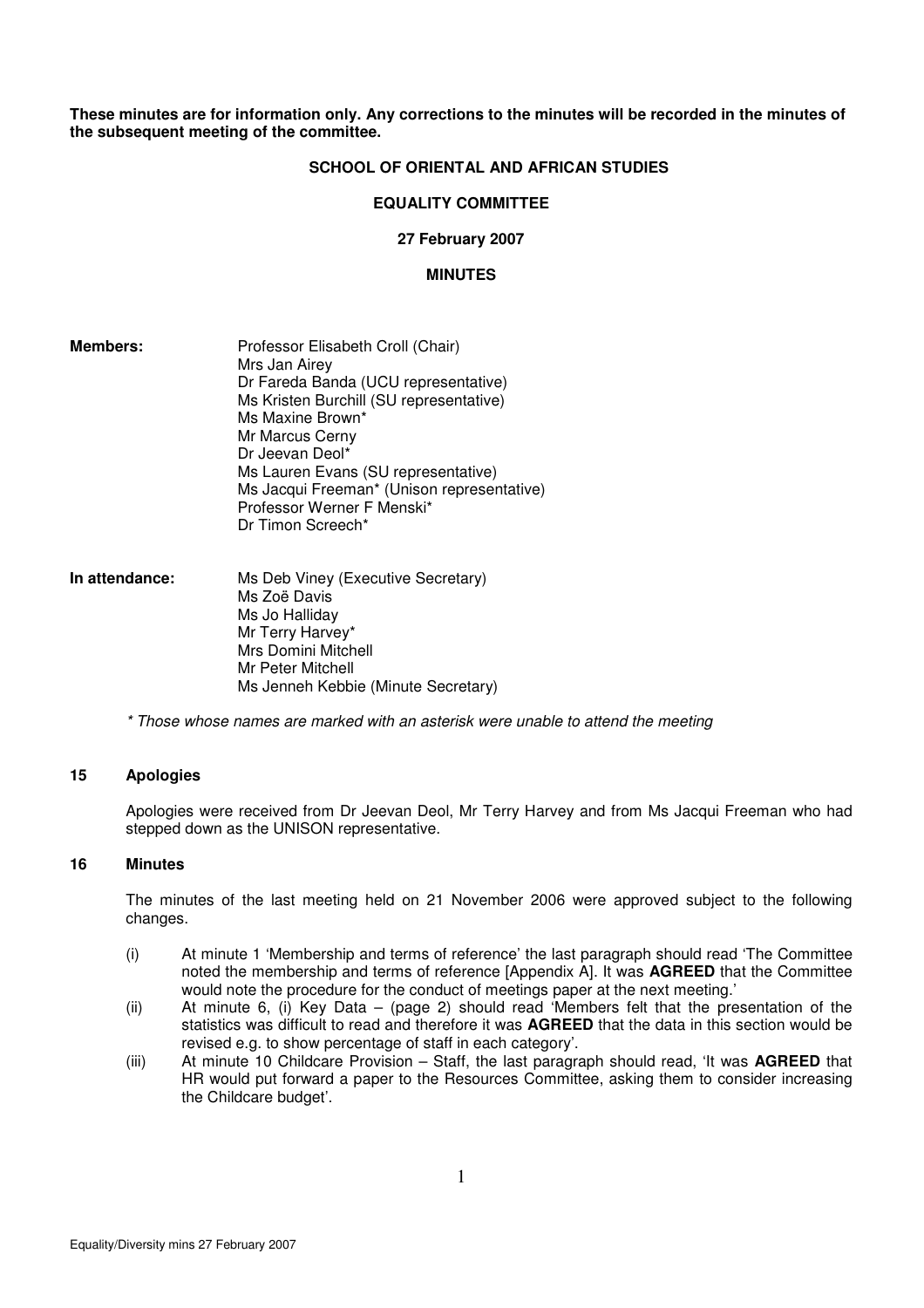#### **17 Matters arising**

Members received an update paper on matters arising [Appendix A] and there were further comments on those matters as follows:

(i) Membership and Terms of reference The Committee noted the procedure for the conduct of meetings.

#### (ii) Race Equality Policy Action Plan (REP)

The Committee was informed by the Diversity Advisor that the revision of the REP and action plan would be deferred until after Easter 2007 due to the work on the Gender Duty. Therefore the Committee will receive the new REP and action plan for consideration in autumn 2007.

(iii) Annual Report to Governing Body (GB)

The Annual Report to GB went to GB in March but the Diversity Monitory data would be deferred until after Easter 2007. The report would be circulated to all EC members prior to it going to Governing Body for consideration. The Diversity Advisor asked members to forward any views and comments to her by 23 March 2007.

(iv) Academic Promotion

The HR Director informed the Committee that a paper to the Promotions Committee had been presented, which paid particular attention to analysis and trends. He assured the members that he viewed the matter as a serious issue and that a further breakdown of figures would be required. The Diversity Advisor pointed out that the current figures indicate that women and people from ethnic minorities are under-represented among the higher positions at SOAS. She suggested that a positive action strategy could be applied to help with succession planning. For example, people suitable for promotion could be identified from among existing female and ethnic minority staff and they could be provided with a mentor to encourage development towards such posts, as a possible way forward.

 $(v)$  HR's Annual Staff Diversity report 2005-06 – appears below on the agenda.

## (vi) Disability Equality Scheme (DES)

The Diversity Advisor reported that the DES had been published on time on 4<sup>th</sup> December 2006 in draft form and had subsequently been approved by Governing Body on 15<sup>th</sup> December 2006 and that monitoring the implementation of the scheme would be undertaken by the Disability Liaison Group.

(vii) Childcare Provision

Staff childcare arrangements

The HR Manager reported that some additional funds had been allocated to the 2006/07 childcare budget from the Diversity Advisor's budget. However, future resources were dependent on budget constraints. More analysis of demand would have to be conducted and reported to Resources Committee. Resources Committee noted that an age limitation of ten years for the children was arbitrary.

The HR Manager informed the Committee that the new Childcare Voucher Scheme had been approved by F&GPC and would come into effect as of 1 May 2007. She said that all staff would be eligible to the new scheme and that it was not dependent upon grade. It was reported that both HR and Payroll departments would hold surgeries so that members of staff were fully aware of the scheme. Further information on this would be available to all staff shortly.

(viii) Student Childcare

Kristen Burchill informed the Committee that hardship funding for full-time UK students was currently available from the Access to Learning Fund, but this is limited in amount and does not extend to part-time students or those from overseas. She informed the members that during next week informal fora for parents would be taking place to discuss the issue of demand for childcare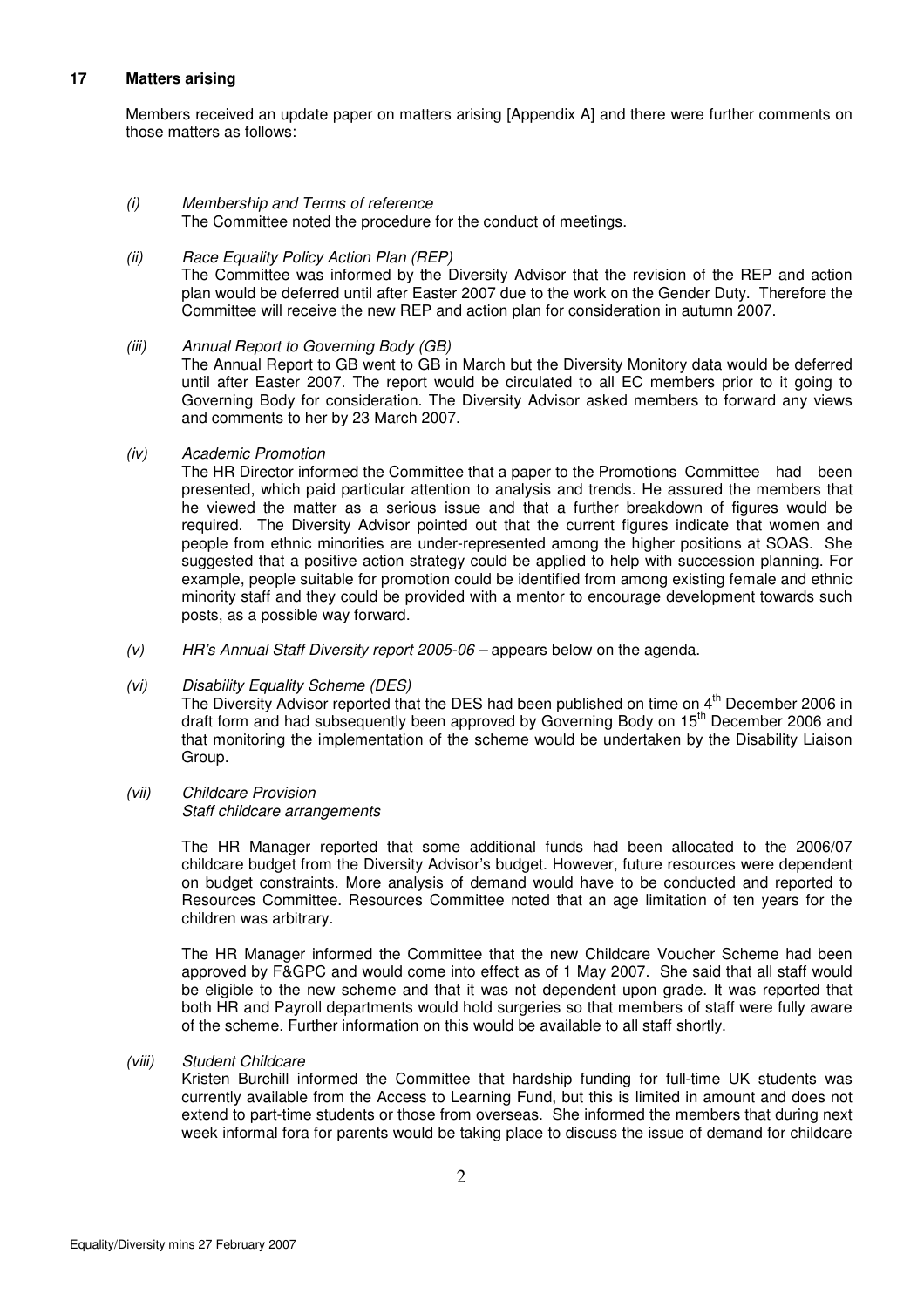or for financial assistance with childcare in these areas. It was **AGREED** that she would report back at the next meeting on this issue.

## **18 Standing Item: Report from the Disability Liaison Group**

The Committee received a report from the Disability Liaison Group [Appendix B] on its monitoring of the Disability Equality Scheme (DES). Members were informed that the DLG would take on the role of monitoring the implementation of the DES Action Plan and report each term on progress.

As the first report occurred only six weeks after the publication of the Action Plan, progress was likely to be minimal at present as most targets were longer term. The Diversity Advisor also noted that the first annual report on the DES is required by 4<sup>th</sup> December 2007 and that in order to have that report approved by Governing Body beforehand the report would need to be ready for GB to consider in June 2007, hence the first annual report would in fact cover only the period December 2006 to May 2007, but subsequent reports will then follow a similar time schedule and will each cover the June to May period each year.

#### **19 Gender Equality Scheme and Action Plan**

 The Committee considered a paper from the Diversity Advisor [Appendix C], on her current work towards the Gender Equality Scheme and Action Plan. The Diversity Advisor reported that the Equality Opportunities Commission have indicated that only four or five major action points per institution were expected and for SOAS those were likely to include:

- An Equal Pay Review<br>• A Full staff attitudes su
- A Full staff attitudes survey
- Analysis of the staff survey broken down by the diversity variables
- Establishment of a student and staff forum to discuss issues of gender
- **IMPACT Assessments for gender issues to be conducted as part of the planned Equality Impact Assessments**
- Additional Data collection to improve our monitoring of gender issues for students and staff

 The HR Director informed the Committee that the Staff Survey would be undertaken by an external specialist called NHS Partners. This non-profit organisation carries out and analyses all staff surveys within the NHS and has also worked with a number of other sectors. This information would be important for benchmarking within the HE sector and against other sectors and would be useful for comparisons to other institutions.

 The HR Director reported that they were in the process of finalising the key questions to be included in the attitude survey, which would be complete by the end of March 2007 which would then have to be ratified by the Trade Unions and senior managers. Some members noted that staff within the School had become survey-fatigued. The HR Director responded by saying that the survey would be quite extensive and would take approximately 20 minutes to complete and emphasised to members of staff the benefits of completing it. Full participation was vital to the usefulness of the survey. For it to have statistical validity the response rate would have to be at least 50% – 60% of all staff, as this would shed light on the effectiveness of the School's equality and diversity policies, and would also examine the culture of the organisation. The survey could result in a set of future organisational values. Therefore views from staff were important.

 Members were concerned with the quality of the survey and its analysis, together with concerns about safeguards, as previous School surveys had been ineffective and disappointing. The HR Director said that the overall costs of the survey, in comparison to previous ones undertaken was relatively low and would amount to approximately £8000 (inclusive). He gave his personal assurance to the Committee members with regard to the quality of the survey if undertaken by NHS Partners.

 The SU representative enquired whether the survey could be conducted for both students and staff. The Diversity Advisor said that the Learning and Teaching Unit would instead be carrying out a separate student experience survey which is being led by the Student Experience Officer. The Diversity Advisor thought it would be important to ask the LTU and the Deans to report on the diversity variable breakdowns from the student experience survey in any future faculty annual reporting system.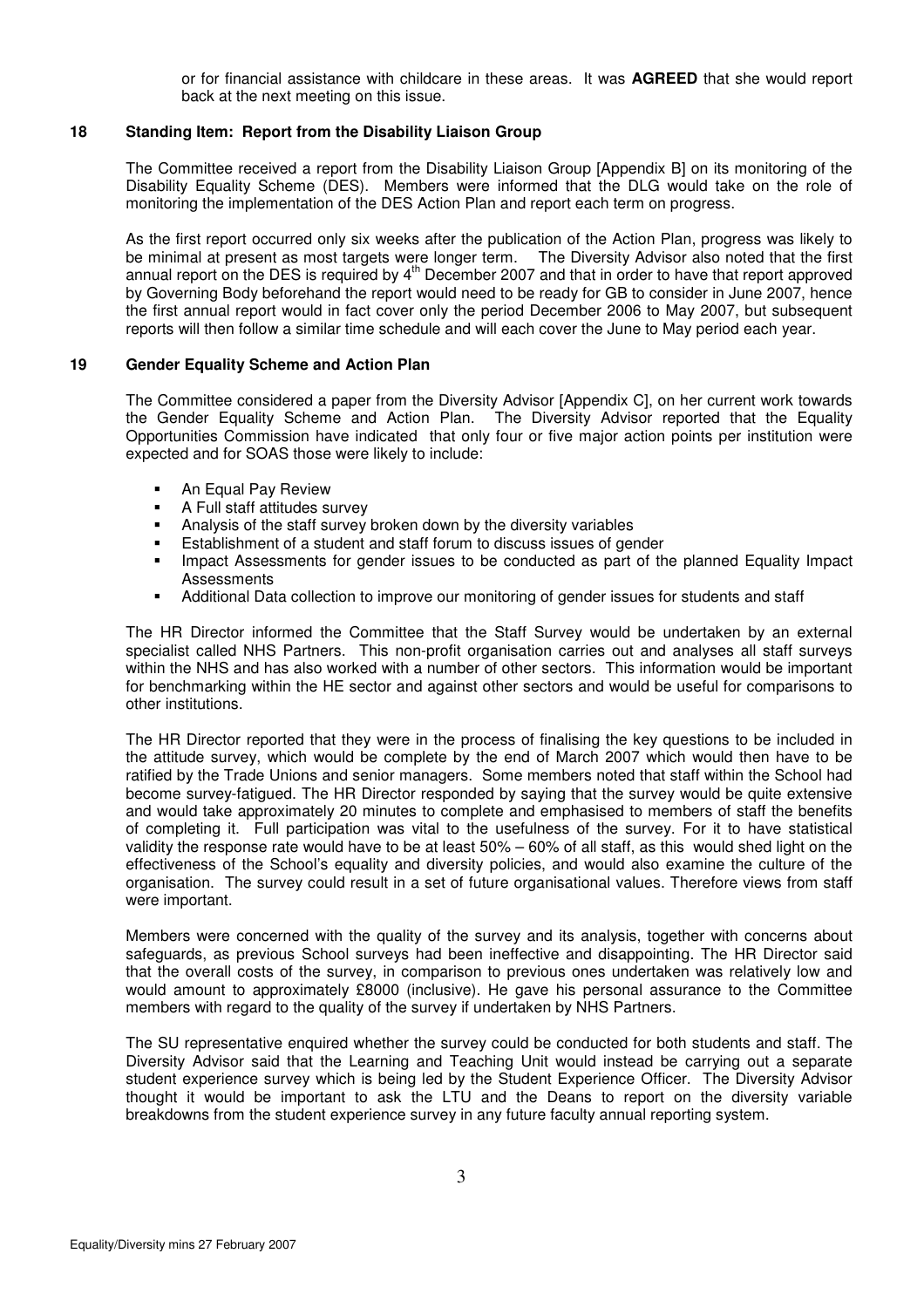The Deputy Secretary thought that it would be useful and important with regards to any overlap in information to pass on the relevant contents of the NHS staff survey to the Student Experience Officer. The Committee **AGREED** that the Student Experience Officer would be contacted by the Diversity Advisor to provide this information.

#### **20 QAA Code of Practice on students with disabilities (QAA CoP SwD)**

The Committee noted the review of SOAS activities against the QAA Code of Practice: Students with Disabilities [QAA CoP SwD, Appendix D] written by the Student Disability Advisor and the Diversity Advisor. The Deputy Secretary reminded the Committee that the School was currently undergoing a QAA Institutional Quality Audit. It would also be important to continue to monitor the implementation the QAA CoP SwD through the DLG. The Committee thanked those who had taken part in producing the document.

#### **21 HR Staff Diversity Report**

The HR Director reported that the points raised at the last meeting were substantial and that he had noted the Committee's concern that the statistics focused more on monitoring and less on analysis and that more substantial trend data would be required. Members pointed out that the statistics did not include the following:

- Promotion statistics (these are to be provided in a separate report)
- Staff Training development (these are provided in a separate annual report from the Staff Development Manager)
- **EXECOMPARATIVE STATISTS WITH OTHER FE** Comparative statistics with other Higher Education Institutions and
- **Comparisons with the wider population (important)**

It was noted that the Staff Diversity Report would be circulated to Executive Board and other relevant Committees and that the Governing Body should be concerned by this trend.

Some concern was expressed that in the average salary figures with regards to ethnicity, groupings are relatively small and it may be possible to identify individual colleagues.

One colleague asked for an explanation of "Spot salaries" which are those not on the standard scale who receive no annual pay increments.

The Chair thanked the HR department for work done and said that the issues discussed would receive a wider circulation and would accompany the report when it is presented to Governing Body and Academic Board.

 Members asked what action would now be carried out as a result of the recommendations suggested by the Committee at the last meeting. The HR Director stated that some of the suggested actions had been started, namely the targeting of advertising to attract more people from ethnic minorities (who were underrepresented). The actions would include selecting relevant advertising, trend analysis and also encouragement of applications from people with disabilities.

 Members asked for an update on the implementation of the new National Pay Framework. The HR Director said that once the new salaries had been agreed the pay would be backdated to August 2006. The overall result of the new pay framework should be that all institutions have a more transparent pay structure.

The UCU representative said that the final resolution of the pay issue was a matter of urgency as salaries was a major issue which had caused tension with the School amongst Union members. The HR Director pointed out the Staff survey would ask the relevant questions.

It was **AGREED** that the HR would report back to EC at the first meeting of the next session in November 2007 on the implementation of the new National Pay Framework.

It was **AGREED** that HR and the Diversity Advisor would present an update on the action points identified in the Staff Diversity Report 2005-06 at the next EC meeting in May 2007.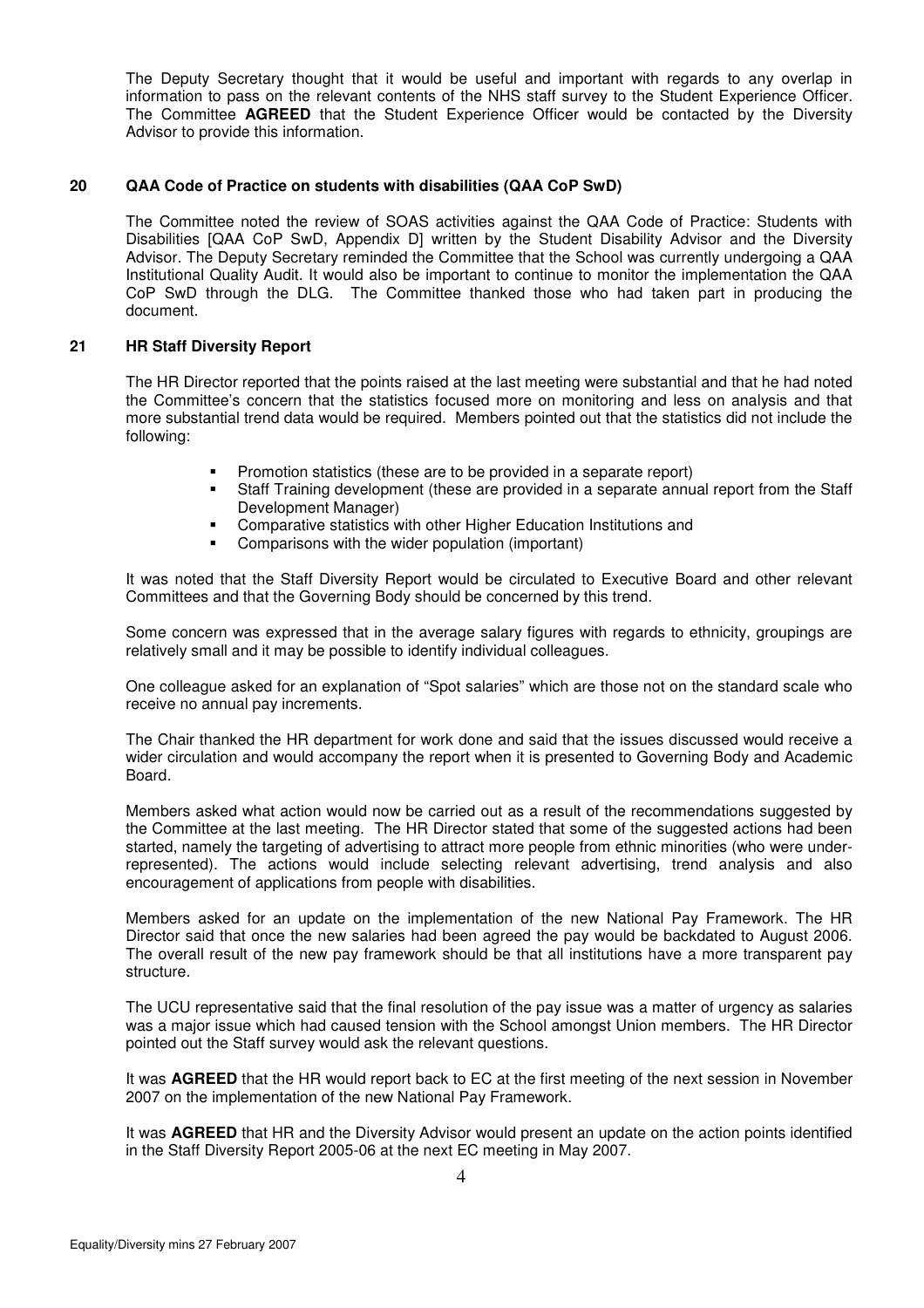The Chair thanked HR for the work done.

#### **22 Diversity training for all staff involved in Recruitment of new staff**

 In autumn 2006 the Executive Board agreed that diversity training should be mandatory for all staff concerned in staff recruitment. The next two diversity courses had already been advertised and were recruiting well.

 The issue of student recruitment was discussed and it was **AGREED** that the Committee would recommend to the Student Recruitment Committee that their members, together with the admissions tutors, should also attend the diversity training.

 The Chair thanked the Staff Development Manager for the work done on this and welcomed the first stage of implementation.

#### **23 Assisted Technology Centre Proposal to be presented to the Bloomsbury Colleges Principals' Group**

 The Diversity Advisor reported that she had met with Terry Bishop (TBC facilitator) and that he had met with the Bloomsbury Principals' Group to discuss ideas for a consortium project to improve the Bloomsbury Colleges' Assistive Technology facilities for disabled students and staff. She reported that a paper was being drafted seeking opinion from the Principals on whether to proceed with a joint project and if so, how it should proceed, as there were several possibilities. Once these decisions had been made, a formal costed bid could be prepared for submission to the appropriate funding body.

 The SU representative asked what facilities the School currently had with regards to assisted technology. The Disability Advisor replied that at present that all of the School's public workstations had access to two special programmes: Read and Write Texthelp and Inspiration.

 Members briefly discussed the use of assistive technology in examinations though it was agreed that further resources would be required to manage this effectively. The Special Assessments Panel was in the process of considering this and the Student Disability Advisor said that she would update the Committee at a later date.

## **24 Forthcoming events relating to diversity issues**

- The Committee was informed that there would be a series of events taking place at SOAS from 28 February until April 2007 to commemorate the 200<sup>th</sup> anniversary of the Abolition of the Transatlantic Slave trade.
- The SU reported that they would be hosting events marking International Women's Day on March 8 2007.

#### **25 Any other business**

This issue of departmental meeting times which were family-friendly was discussed.

The Diversity Advisor agreed to write to all Heads of Departments to remind them that meeting times should be discussed with ALL colleagues to ensure that no one is being excluded from such important events or inconvenienced by the timing of those meetings as that could potentially be a form of discrimination and any coercion could potentially be harassment.

The SU representative commented that first Faculty meetings of the academic year were typically scheduled prior to the student representatives being elected. The SU said they would inform the Deans of this situation.

#### **26 Date of next meeting**

The date of the next meeting will be on Tuesday 29 May 2007, at 10am in room 116, Russell Square.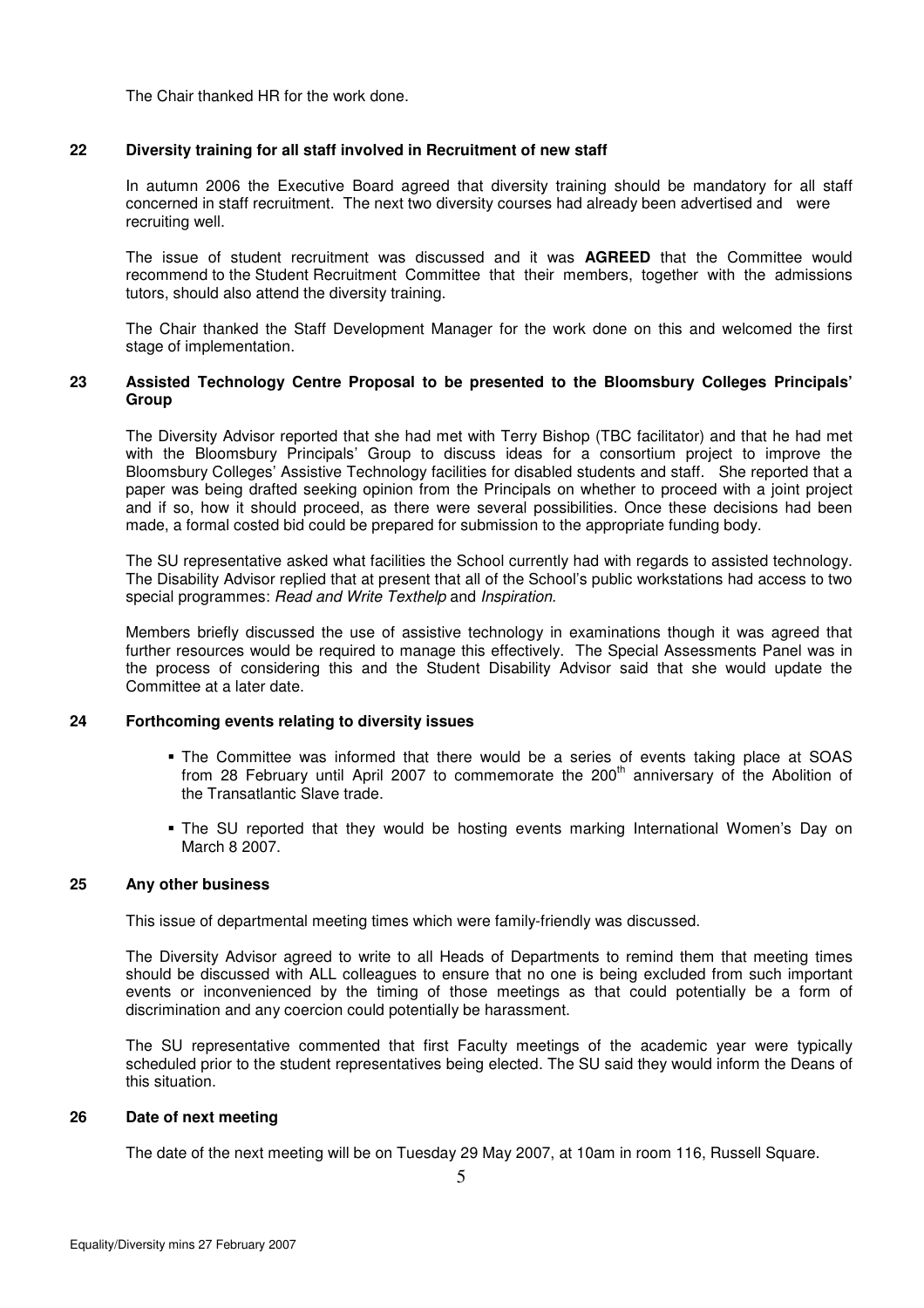No reserved business was considered at the meeting.